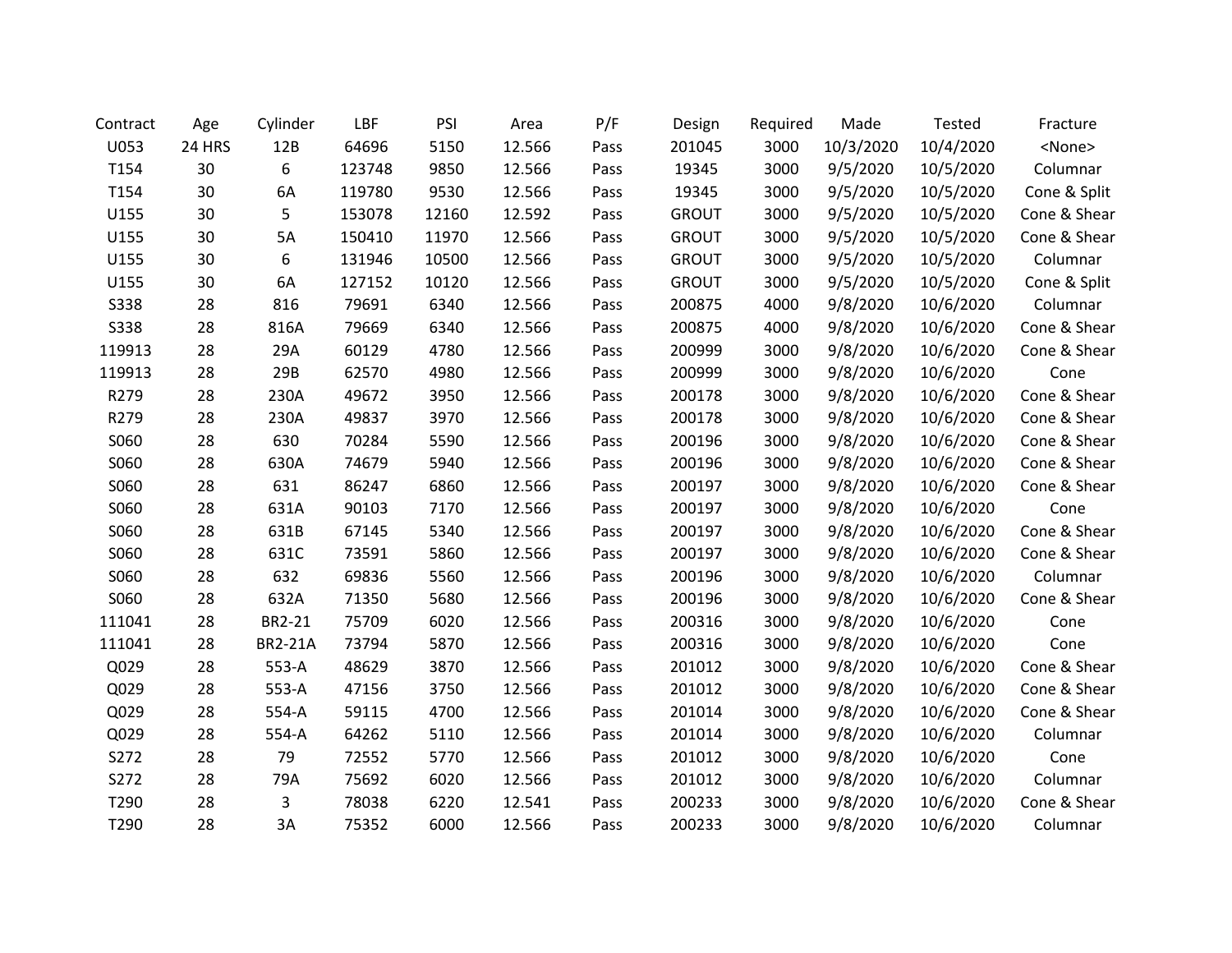| U093   | 28 | 5A    | 61767  | 4920 | 12.566 | Pass | 200320 | 3000 | 9/8/2020 | 10/6/2020 | Columnar     |
|--------|----|-------|--------|------|--------|------|--------|------|----------|-----------|--------------|
| U093   | 28 | 5A    | 61110  | 4860 | 12.566 | Pass | 200320 | 3000 | 9/8/2020 | 10/6/2020 | Cone         |
| P230   | 28 | 1925  | 182319 | 6470 | 28.18  | Pass | 200884 | 3000 | 9/8/2020 | 10/6/2020 | Cone & Shear |
| P230   | 28 | 1925A | 183516 | 6490 | 28.274 | Pass | 200884 | 3000 | 9/8/2020 | 10/6/2020 | Cone & Shear |
| P230   | 28 | 1926  | 67173  | 5350 | 12.566 | Pass | 200154 | 3000 | 9/8/2020 | 10/6/2020 | Cone & Shear |
| P230   | 28 | 1926A | 63113  | 5020 | 12.566 | Pass | 200154 | 3000 | 9/8/2020 | 10/6/2020 | Columnar     |
| P230   | 28 | 1927  | 64386  | 5120 | 12.566 | Pass | 200154 | 3000 | 9/8/2020 | 10/6/2020 | Cone         |
| P230   | 28 | 1927A | 69463  | 5530 | 12.566 | Pass | 200154 | 3000 | 9/8/2020 | 10/6/2020 | Cone         |
| CMGC03 | 28 | 43    | 95784  | 7620 | 12.566 | Pass | 200392 | 3000 | 9/8/2020 | 10/6/2020 | Cone & Shear |
| CMGC03 | 28 | 43A   | 97573  | 7760 | 12.566 | Pass | 200392 | 3000 | 9/8/2020 | 10/6/2020 | Columnar     |
| CMGC03 | 28 | 44    | 83913  | 6630 | 12.654 | Pass | 200392 | 3000 | 9/8/2020 | 10/6/2020 | Columnar     |
| CMGC03 | 28 | 44A   | 83368  | 6630 | 12.566 | Pass | 200392 | 3000 | 9/8/2020 | 10/6/2020 | Columnar     |
| S202   | 28 | 246   | 53626  | 4270 | 12.566 | Pass | 200753 | 4000 | 9/8/2020 | 10/6/2020 | Cone & Shear |
| S202   | 28 | 246A  | 56570  | 4500 | 12.566 | Pass | 200753 | 4000 | 9/8/2020 | 10/6/2020 | Columnar     |
| S202   | 28 | 247   | 52944  | 4210 | 12.566 | Pass | 200753 | 4000 | 9/8/2020 | 10/6/2020 | Columnar     |
| S202   | 28 | 247A  | 54445  | 4330 | 12.566 | Pass | 200753 | 4000 | 9/8/2020 | 10/6/2020 | Cone & Shear |
| T932   | 28 | 37    | 56247  | 4480 | 12.566 | Pass | 200178 | 3000 | 9/8/2020 | 10/6/2020 | Columnar     |
| T932   | 28 | 37A   | 65786  | 5240 | 12.566 | Pass | 200178 | 3000 | 9/8/2020 | 10/6/2020 | Columnar     |
| T932   | 28 | 37AR  | 66654  | 5300 | 12.566 | Pass | 200178 | 3000 | 9/8/2020 | 10/6/2020 | Cone         |
| T932   | 28 | 37AR1 | 64643  | 5140 | 12.566 | Pass | 200178 | 3000 | 9/8/2020 | 10/6/2020 | Cone & Shear |
| DB1801 | 28 | 309   | 61173  | 4870 | 12.566 | Pass | 200392 | 3000 | 9/8/2020 | 10/6/2020 | Columnar     |
| DB1801 | 28 | 309A  | 61546  | 4900 | 12.566 | Pass | 200392 | 3000 | 9/8/2020 | 10/6/2020 | Cone & Shear |
| DB1801 | 28 | 310   | 74475  | 5930 | 12.566 | Pass | 201046 | 4000 | 9/8/2020 | 10/6/2020 | Cone & Shear |
| DB1801 | 28 | 310A  | 72545  | 5770 | 12.566 | Pass | 201046 | 4000 | 9/8/2020 | 10/6/2020 | Cone         |
| DB1801 | 28 | 311   | 77453  | 6160 | 12.566 | Pass | 201046 | 4000 | 9/8/2020 | 10/6/2020 | Cone & Shear |
| DB1801 | 28 | 311A  | 83237  | 6620 | 12.566 | Pass | 201046 | 4000 | 9/8/2020 | 10/6/2020 | Cone         |
| DB1801 | 28 | 312   | 80428  | 6400 | 12.566 | Pass | 201046 | 4000 | 9/8/2020 | 10/6/2020 | Cone         |
| DB1801 | 28 | 312A  | 78271  | 6230 | 12.566 | Pass | 201046 | 4000 | 9/8/2020 | 10/6/2020 | Columnar     |
| DB1801 | 28 | 313   | 82506  | 6570 | 12.566 | Pass | 201046 | 4000 | 9/8/2020 | 10/6/2020 | Cone         |
| DB1801 | 28 | 313A  | 80349  | 6390 | 12.566 | Pass | 201046 | 4000 | 9/8/2020 | 10/6/2020 | Cone         |
| DB1801 | 28 | 314   | 72776  | 5790 | 12.566 | Pass | 201046 | 4000 | 9/8/2020 | 10/6/2020 | Cone         |
| DB1801 | 28 | 314A  | 69424  | 5520 | 12.566 | Pass | 201046 | 4000 | 9/8/2020 | 10/6/2020 | Columnar     |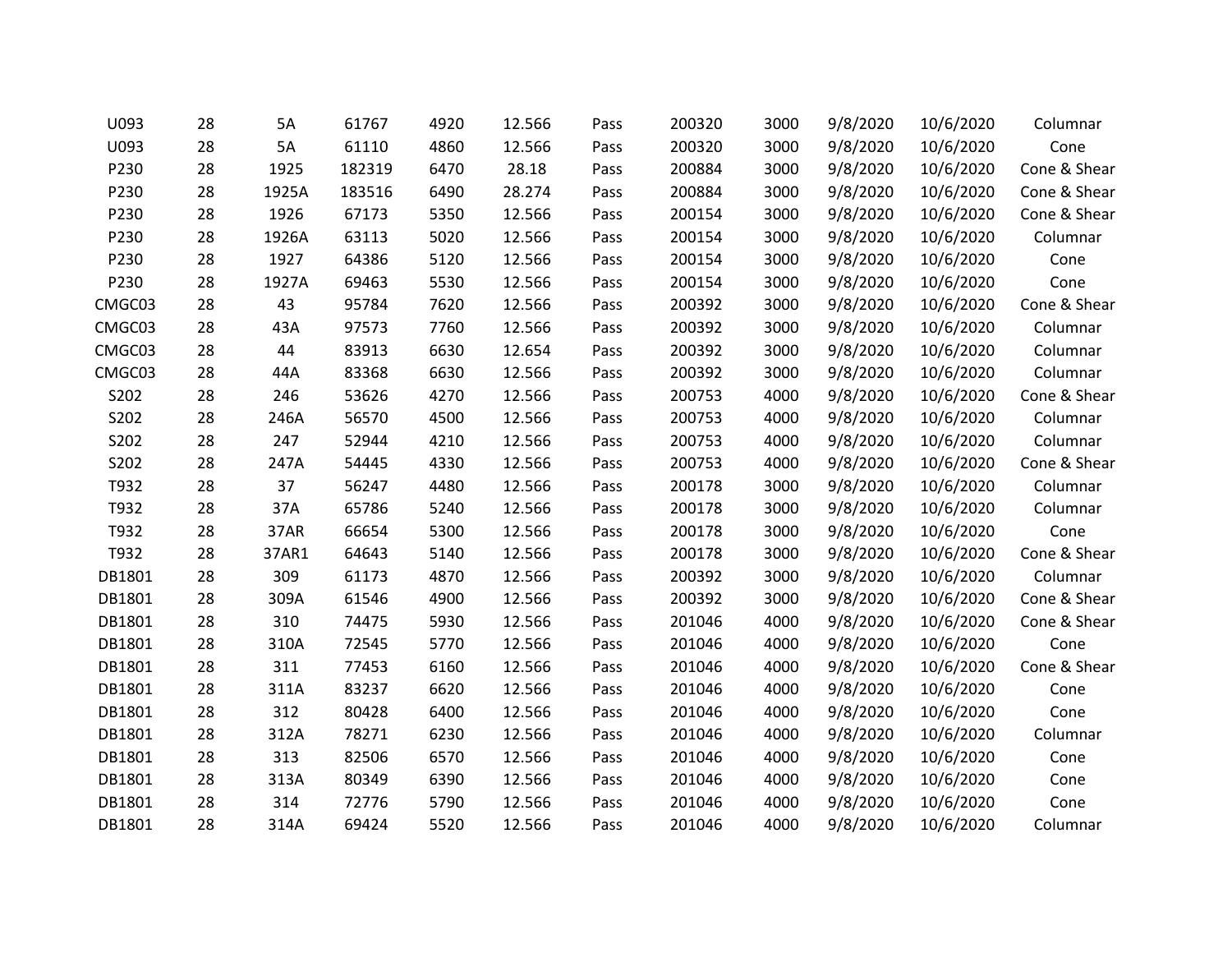| DB1801 | 28 | 315    | 77785  | 6190   | 12.566 | Pass | 201046    | 4000 | 9/8/2020  | 10/6/2020 | Cone         |
|--------|----|--------|--------|--------|--------|------|-----------|------|-----------|-----------|--------------|
| DB1801 | 28 | 315A   | 80461  | 6400   | 12.566 | Pass | 201046    | 4000 | 9/8/2020  | 10/6/2020 | Cone & Shear |
| DB1801 | 28 | 316    | 84979  | 6760   | 12.566 | Pass | 201046    | 4000 | 9/8/2020  | 10/6/2020 | Cone         |
| DB1801 | 28 | 316A   | 87613  | 6970   | 12.566 | Pass | 201046    | 4000 | 9/8/2020  | 10/6/2020 | Cone         |
| DB1808 | 28 | 317    | 83521  | 6650   | 12.566 | Pass | 201046    | 4000 | 9/8/2020  | 10/6/2020 | Cone & Split |
| DB1808 | 28 | 317A   | 82636  | 6580   | 12.566 | Pass | 201046    | 4000 | 9/8/2020  | 10/6/2020 | Columnar     |
| CMGC03 | 28 | 45     | 87487  | 6960   | 12.566 | Pass | 200084    | 3000 | 9/8/2020  | 10/6/2020 | Columnar     |
| CMGC03 | 28 | 45A    | 80411  | 6400   | 12.566 | Pass | 200084    | 3000 | 9/8/2020  | 10/6/2020 | Cone & Split |
| 125186 | 28 | 36     | 54276  | 4320   | 12.566 | Pass | 200065-67 | 3000 | 9/8/2020  | 10/6/2020 | Columnar     |
| 125186 | 28 | 36A    | 51102  | 4070   | 12.566 | Pass | 200065-67 | 3000 | 9/8/2020  | 10/6/2020 | Cone         |
| T079   | 28 | 108A   | 132181 | 4670   | 28.274 | Pass | 200617    | 3000 | 9/8/2020  | 10/6/2020 | Cone & Shear |
| T079   | 28 | 108A   | 133502 | 4720   | 28.274 | Pass | 200617    | 3000 | 9/8/2020  | 10/6/2020 | Columnar     |
| S127   | 28 | 236    | 78874  | 6280   | 12.566 | Pass | 200531    | 3000 | 9/8/2020  | 10/6/2020 | Columnar     |
| S127   | 28 | 236A   | 78610  | 6260   | 12.566 | Pass | 200531    | 3000 | 9/8/2020  | 10/6/2020 | Columnar     |
| S127   | 28 | 237    | 70675  | 5620   | 12.566 | Pass | 200531    | 3000 | 9/8/2020  | 10/6/2020 | Cone         |
| S127   | 28 | 237A   | 68602  | 5460   | 12.566 | Pass | 200531    | 3000 | 9/8/2020  | 10/6/2020 | Cone         |
| T284   | 28 | 11     | 115218 | 9170   | 12.566 | Pass | 200846    | 4000 | 9/8/2020  | 10/6/2020 | Cone         |
| T284   | 28 | 11A    | 105576 | 8400   | 12.566 | Pass | 200846    | 4000 | 9/8/2020  | 10/6/2020 | Cone & Shear |
| 121525 | 28 | 14     | 44827  | 3550   | 12.629 | Pass | 200049    | 3000 | 9/8/2020  | 10/6/2020 | Cone & Shear |
| 121525 | 28 | 14A    | 44004  | 3500   | 12.566 | Pass | 200049    | 3000 | 9/8/2020  | 10/6/2020 | Columnar     |
| T358   | 7  | 5C     | 49551  | 3940   | 12.566 | Pass | 200196    | 3000 | 9/29/2020 | 10/6/2020 | Cone & Shear |
| S060   | 7  | 156B   | 48146  | < 3830 | 12.566 | Fail | 200199    | 4000 | 9/29/2020 | 10/6/2020 | Cone & Shear |
| S060   | 7  | 156C   | 51801  | 4120   | 12.566 | Pass | 200199    | 4000 | 9/29/2020 | 10/6/2020 | Columnar     |
| T925   | 28 | 27     | 56913  | 4530   | 12.566 | Pass | 200862    | 3000 | 9/9/2020  | 10/7/2020 | Cone         |
| T925   | 28 | 27A    | 57798  | 4600   | 12.566 | Pass | 200862    | 3000 | 9/9/2020  | 10/7/2020 | Cone         |
| 119913 | 28 | 30A    | 66207  | 5270   | 12.566 | Pass | 200999    | 3000 | 9/9/2020  | 10/7/2020 | Cone & Shear |
| 119913 | 28 | 30B    | 62502  | 4970   | 12.566 | Pass | 200999    | 3000 | 9/9/2020  | 10/7/2020 | Cone         |
| S060   | 28 | 633    | 90191  | 7180   | 12.566 | Pass | 200197    | 3000 | 9/9/2020  | 10/7/2020 | Cone & Shear |
| S060   | 28 | 633A   | 83785  | 6670   | 12.566 | Pass | 200197    | 3000 | 9/9/2020  | 10/7/2020 | Cone         |
| 112919 | 28 | 53     | 72198  | 5750   | 12.566 | Pass | 200162    | 3000 | 9/9/2020  | 10/7/2020 | Cone         |
| 112919 | 28 | 53A    | 67144  | 5340   | 12.566 | Pass | 200162    | 3000 | 9/9/2020  | 10/7/2020 | Cone         |
| 111041 | 28 | BR2-22 | 75981  | 6050   | 12.566 | Pass | 200316    | 3000 | 9/9/2020  | 10/7/2020 | Cone & Split |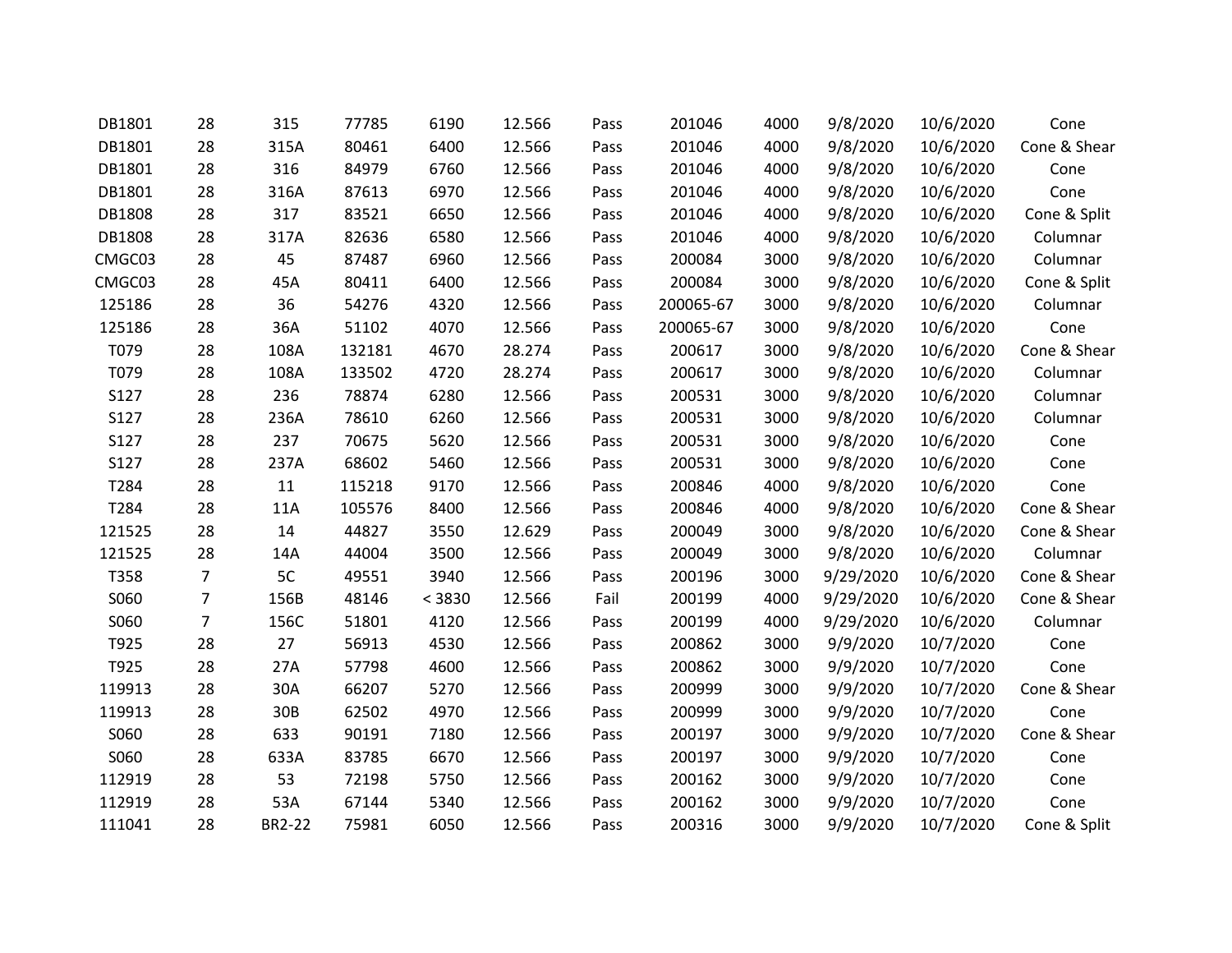| 111041      | 28 | <b>BR2-22A</b> | 84228  | 6700  | 12.566 | Pass | 200316 | 3000 | 9/9/2020 | 10/7/2020 | Cone         |
|-------------|----|----------------|--------|-------|--------|------|--------|------|----------|-----------|--------------|
| U071        | 28 | $\mathbf{1}$   | 68405  | 5440  | 12.566 | Pass | 200892 | 3000 | 9/9/2020 | 10/7/2020 | Cone & Shear |
| U071        | 28 | 1A             | 72254  | 5710  | 12.648 | Pass | 200892 | 3000 | 9/9/2020 | 10/7/2020 | Cone         |
| T930        | 28 | 62             | 51356  | 4090  | 12.566 | Pass | 200401 | 3000 | 9/9/2020 | 10/7/2020 | Cone & Shear |
| T930        | 28 | 62A            | 49226  | 3920  | 12.566 | Pass | 200401 | 3000 | 9/9/2020 | 10/7/2020 | Cone & Shear |
| R279        | 28 | 231A           | 64938  | 5210  | 12.472 | Pass | 200408 | 4000 | 9/9/2020 | 10/7/2020 | Columnar     |
| R279        | 28 | 231A           | 66899  | 5320  | 12.566 | Pass | 200408 | 4000 | 9/9/2020 | 10/7/2020 | Columnar     |
| R279        | 28 | 232A           | 77919  | 6200  | 12.566 | Pass | 200408 | 4000 | 9/9/2020 | 10/7/2020 | Cone         |
| R279        | 28 | 232A           | 81145  | 6460  | 12.566 | Pass | 200408 | 4000 | 9/9/2020 | 10/7/2020 | Cone         |
| R136        | 28 | SP3            | 68982  | 5490  | 12.566 | Pass |        | 4000 | 9/9/2020 | 10/7/2020 | Columnar     |
| R136        | 28 | SP3A           | 66576  | 5300  | 12.566 | Pass |        | 4000 | 9/9/2020 | 10/7/2020 | Cone         |
| U048        | 28 | V14            | 84164  | 6690  | 12.585 | Pass | 200339 | 3000 | 9/9/2020 | 10/7/2020 | Cone & Shear |
| U048        | 28 | V14A           | 84665  | 6740  | 12.566 | Pass | 200339 | 3000 | 9/9/2020 | 10/7/2020 | Cone         |
| 121512      | 28 | 3              | 76706  | 6100  | 12.566 | Pass | 200896 | 4000 | 9/9/2020 | 10/7/2020 | Cone         |
| 121512      | 28 | 3A             | 76086  | 6050  | 12.566 | Pass | 200896 | 4000 | 9/9/2020 | 10/7/2020 | Cone         |
| Q029        | 28 | 555A           | 78121  | 6220  | 12.566 | Pass | 201014 | 3000 | 9/9/2020 | 10/7/2020 | Cone         |
| Q029        | 28 | 555A           | 78029  | 6210  | 12.566 | Pass | 201014 | 3000 | 9/9/2020 | 10/7/2020 | Cone         |
| S272        | 28 | 80             | 70505  | 5610  | 12.566 | Pass | 201012 | 3000 | 9/9/2020 | 10/7/2020 | Cone & Shear |
| S272        | 28 | 80A            | 66828  | 5320  | 12.566 | Pass | 201012 | 3000 | 9/9/2020 | 10/7/2020 | Cone & Shear |
| S009        | 28 | 45A            | 73178  | 5820  | 12.566 | Pass | 200217 | 3000 | 9/9/2020 | 10/7/2020 | Cone & Shear |
| S009        | 28 | 45A            | 73660  | 5860  | 12.566 | Pass | 200217 | 3000 | 9/9/2020 | 10/7/2020 | Cone & Shear |
| T290        | 28 | 4A             | 74949  | 5960  | 12.566 | Pass | 200233 | 3000 | 9/9/2020 | 10/7/2020 | Cone & Shear |
| T290        | 28 | 4A             | 75195  | 5980  | 12.566 | Pass | 200233 | 3000 | 9/9/2020 | 10/7/2020 | Cone & Shear |
| U245        | 28 | 1A             | 58748  | 4670  | 12.566 | Pass | 201058 | 3000 | 9/9/2020 | 10/7/2020 | Cone         |
| U245        | 28 | 1A             | 54582  | 4340  | 12.566 | Pass | 201058 | 3000 | 9/9/2020 | 10/7/2020 | Cone         |
| M089        | 28 | 264            | 92784  | 7380  | 12.566 | Pass | 201077 | 3000 | 9/9/2020 | 10/7/2020 | Cone & Split |
| M089        | 28 | 264A           | 92792  | 7380  | 12.566 | Pass | 201077 | 3000 | 9/9/2020 | 10/7/2020 | Cone         |
| <b>S338</b> | 28 | 817            | 85031  | 6770  | 12.566 | Pass | 200875 | 4000 | 9/9/2020 | 10/7/2020 | Cone         |
| <b>S338</b> | 28 | 817A           | 83035  | 6610  | 12.566 | Pass | 200875 | 4000 | 9/9/2020 | 10/7/2020 | Cone         |
| T336        | 28 | 68             | 99158  | 7890  | 12.566 | Pass | 201031 | 4500 | 9/9/2020 | 10/7/2020 | Cone         |
| T336        | 28 | 68A            | 96242  | 7660  | 12.566 | Pass | 201031 | 4500 | 9/9/2020 | 10/7/2020 | Columnar     |
| T336        | 28 | 106            | 171457 | 13640 | 12.566 | Pass | 200724 | 9000 | 9/9/2020 | 10/7/2020 | Cone         |
|             |    |                |        |       |        |      |        |      |          |           |              |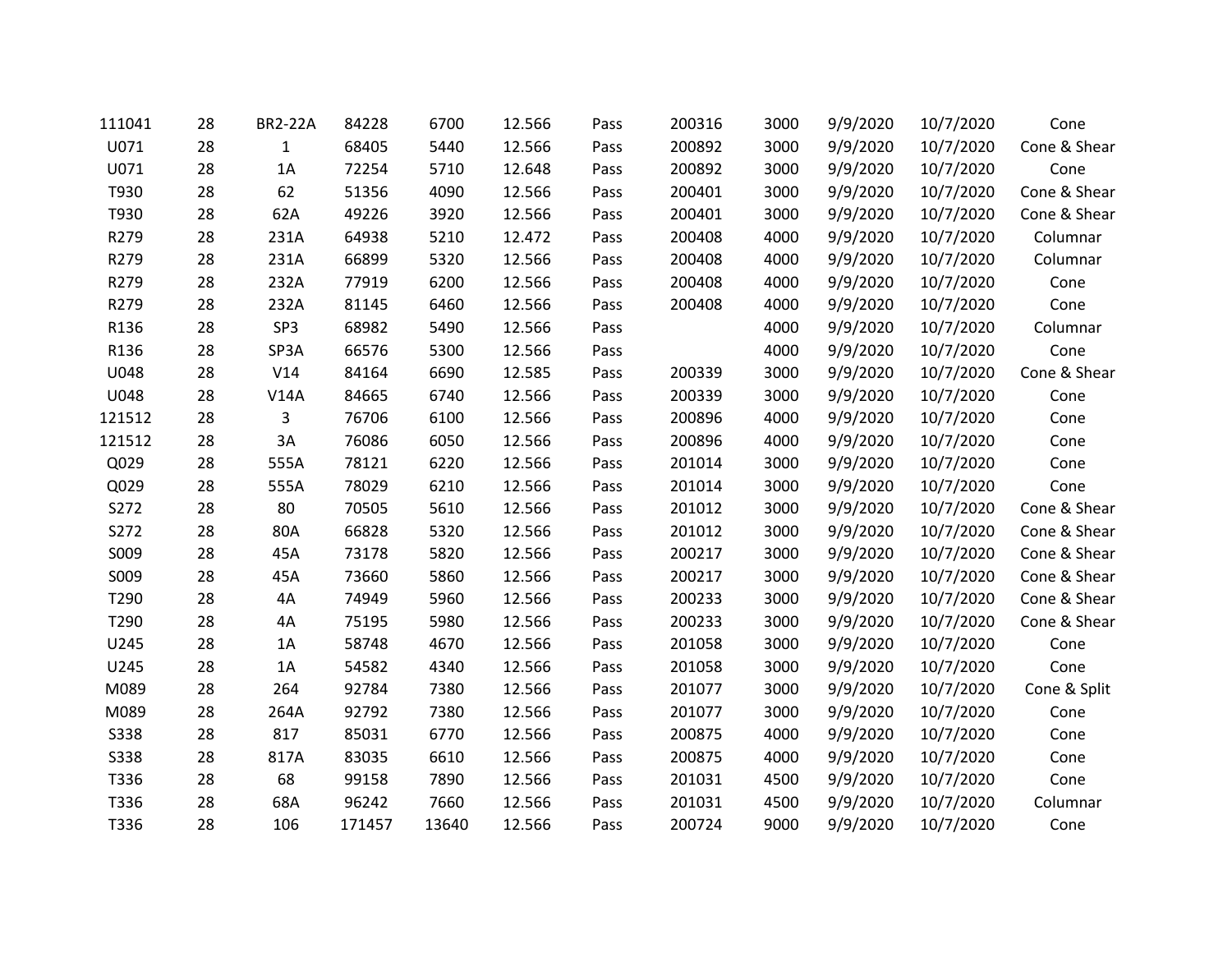| T336   | 28 | 106A           | 182800 | 14550 | 12.566 | Pass | 200724       | 9000 | 9/9/2020 | 10/7/2020 | Columnar     |
|--------|----|----------------|--------|-------|--------|------|--------------|------|----------|-----------|--------------|
| T336   | 28 | 107            | 190217 | 15140 | 12.566 | Pass | 200724       | 9000 | 9/9/2020 | 10/7/2020 | Cone         |
| T336   | 28 | 107A           | 195423 | 15550 | 12.566 | Pass | 200724       | 9000 | 9/9/2020 | 10/7/2020 | Cone         |
| T336   | 28 | 108            | 175785 | 13990 | 12.566 | Pass | 200724       | 9000 | 9/9/2020 | 10/7/2020 | Cone         |
| T336   | 28 | 108A           | 176066 | 14010 | 12.566 | Pass | 200724       | 9000 | 9/9/2020 | 10/7/2020 | Shear        |
| P230   | 28 | 1928           | 73345  | 5840  | 12.566 | Pass | 200154       | 3000 | 9/9/2020 | 10/7/2020 | Cone & Shear |
| P230   | 28 | 1928A          | 75148  | 5980  | 12.566 | Pass | 200154       | 3000 | 9/9/2020 | 10/7/2020 | Cone & Shear |
| P230   | 28 | 1929           | 171384 | 6050  | 28.312 | Pass | 200884       | 3000 | 9/9/2020 | 10/7/2020 | Cone & Shear |
| P230   | 28 | 1929A          | 170990 | 6050  | 28.274 | Pass | 200884       | 3000 | 9/9/2020 | 10/7/2020 | Cone & Shear |
| P230   | 28 | 1930           | 48779  | 3880  | 12.566 | Pass | 200154       | 3000 | 9/9/2020 | 10/7/2020 | Columnar     |
| P230   | 28 | 1930A          | 50443  | 4010  | 12.566 | Pass | 200154       | 3000 | 9/9/2020 | 10/7/2020 | Cone         |
| T154   | 28 | $\overline{7}$ | 81924  | 6520  | 12.566 | Pass | 19345        | 3000 | 9/9/2020 | 10/7/2020 | Columnar     |
| T154   | 28 | 7A             | 93818  | 7470  | 12.566 | Pass | 19345        | 3000 | 9/9/2020 | 10/7/2020 | Columnar     |
| U014   | 28 | 33             | 62243  | 4950  | 12.566 | Pass | 200515       | 3000 | 9/9/2020 | 10/7/2020 | Cone & Split |
| U014   | 28 | 33A            | 59215  | 4710  | 12.566 | Pass | 200515       | 3000 | 9/9/2020 | 10/7/2020 | Cone         |
| T011   | 28 | 65             | 69100  | 5500  | 12.566 | Pass | 200763       | 3000 | 9/9/2020 | 10/7/2020 | Cone & Shear |
| T011   | 28 | 65A            | 67096  | 5340  | 12.566 | Pass | 200763       | 3000 | 9/9/2020 | 10/7/2020 | Cone         |
| U140   | 28 | 13             | 52394  | 4170  | 12.566 | Pass | 200232       | 3000 | 9/9/2020 | 10/7/2020 | Cone & Shear |
| U140   | 28 | 13A            | 50693  | 4030  | 12.566 | Pass | 200232       | 3000 | 9/9/2020 | 10/7/2020 | Columnar     |
| S202   | 28 | 248            | 52383  | 4170  | 12.566 | Pass | 200150       | 3000 | 9/9/2020 | 10/7/2020 | Columnar     |
| S202   | 28 | 248A           | 55551  | 4420  | 12.566 | Pass | 200150       | 3000 | 9/9/2020 | 10/7/2020 | Cone & Shear |
| DB1801 | 28 | 319            | 60468  | 4810  | 12.566 | Pass | 200169       | 3000 | 9/9/2020 | 10/7/2020 | Cone & Shear |
| DB1801 | 28 | 319A           | 60906  | 4850  | 12.566 | Pass | 200169       | 3000 | 9/9/2020 | 10/7/2020 | Columnar     |
| CMGC03 | 28 | 46             | 81618  | 6490  | 12.566 | Pass | 200084       | 3000 | 9/9/2020 | 10/7/2020 | Cone & Shear |
| CMGC03 | 28 | 46A            | 84696  | 6740  | 12.566 | Pass | 200084       | 3000 | 9/9/2020 | 10/7/2020 | Cone         |
| R274   | 28 | 36             | 43089  | 3430  | 12.566 | Pass | 200189       | 3000 | 9/9/2020 | 10/7/2020 | Columnar     |
| R274   | 28 | 36A            | 49031  | 3900  | 12.566 | Pass | 200189       | 3000 | 9/9/2020 | 10/7/2020 | Cone & Shear |
| T079   | 28 | 181A           | 108499 | 3840  | 28.274 | Pass | 200617       | 3000 | 9/9/2020 | 10/7/2020 | Columnar     |
| T079   | 28 | 181A           | 111720 | 3950  | 28.274 | Pass | 200617       | 3000 | 9/9/2020 | 10/7/2020 | Cone & Shear |
| U155   | 28 | $\overline{7}$ | 131567 | 10470 | 12.566 | Pass | <b>GROUT</b> | 3000 | 9/9/2020 | 10/7/2020 | Columnar     |
| U155   | 28 | 7A             | 139595 | 11110 | 12.566 | Pass | <b>GROUT</b> | 3000 | 9/9/2020 | 10/7/2020 | Columnar     |
| U155   | 28 | 8              | 132644 | 10580 | 12.535 | Pass | <b>GROUT</b> | 3000 | 9/9/2020 | 10/7/2020 | Cone & Split |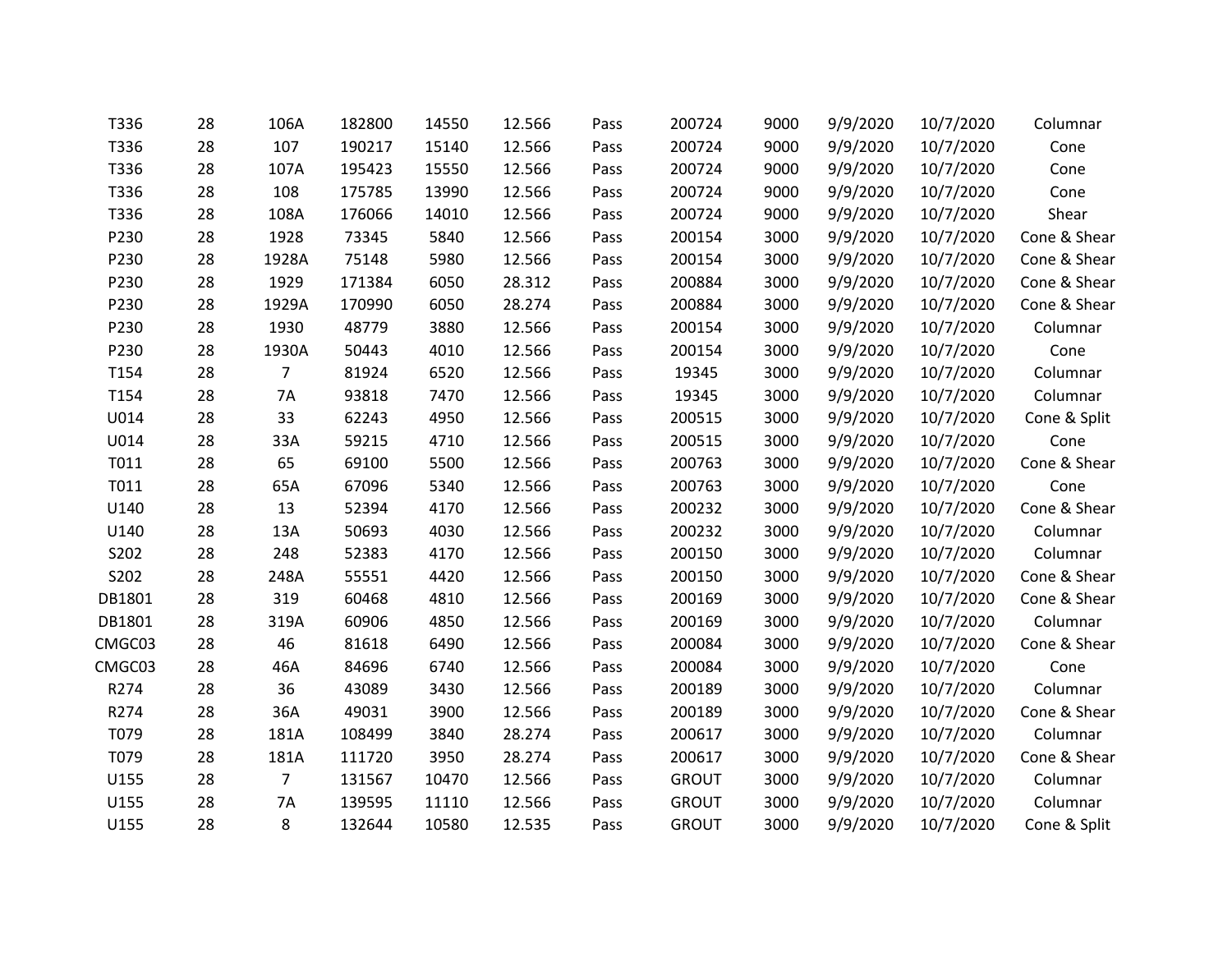| U155        | 28 | 8A    | 117954 | 9390   | 12.566 | Pass | <b>GROUT</b> | 3000 | 9/9/2020  | 10/7/2020 | Columnar     |
|-------------|----|-------|--------|--------|--------|------|--------------|------|-----------|-----------|--------------|
| S127        | 28 | 238   | 86773  | 6830   | 12.711 | Pass | 200040       | 3000 | 9/9/2020  | 10/7/2020 | Cone         |
| S127        | 28 | 238A  | 86310  | 6870   | 12.566 | Pass | 200040       | 3000 | 9/9/2020  | 10/7/2020 | Cone         |
| DB1701      | 28 | 1384A | 138393 | 11010  | 12.566 | Pass | 200139       | 3000 | 9/9/2020  | 10/7/2020 | Cone         |
| DB1701      | 28 | 1384B | 132541 | 10550  | 12.566 | Pass | 200139       | 3000 | 9/9/2020  | 10/7/2020 | Cone & Shear |
| DB1801      | 28 | 318   | 88053  | 7010   | 12.566 | Pass | 200392       | 3000 | 9/9/2020  | 10/7/2020 | Cone         |
| DB1801      | 28 | 318A  | 83716  | 6660   | 12.566 | Pass | 200392       | 3000 | 9/9/2020  | 10/7/2020 | Cone         |
| DB1801      | 28 | 320   | 86355  | 6890   | 12.541 | Pass | 200392       | 3000 | 9/9/2020  | 10/7/2020 | Cone         |
| DB1801      | 28 | 320A  | 86233  | 6860   | 12.566 | Pass | 200392       | 3000 | 9/9/2020  | 10/7/2020 | Cone         |
| T258        | 28 | 5     | 45936  | < 3660 | 12.566 | Fail | 201063       | 4000 | 9/9/2020  | 10/7/2020 | Columnar     |
| T258        | 28 | 5A    | 48779  | < 3880 | 12.566 | Fail | 201063       | 4000 | 9/9/2020  | 10/7/2020 | Columnar     |
| <b>S338</b> | 8  | 846D  | 49265  | 3920   | 12.566 | Pass | 200707       | 3000 | 9/29/2020 | 10/7/2020 | Columnar     |
| <b>S338</b> | 8  | 846E  | 47499  | 3780   | 12.566 | Pass | 200707       | 3000 | 9/29/2020 | 10/7/2020 | Columnar     |
| S338        | 8  | 847D  | 49406  | 3930   | 12.566 | Pass | 200330       | 3000 | 9/29/2020 | 10/7/2020 | Columnar     |
| <b>S338</b> | 8  | 847E  | 47245  | 3760   | 12.566 | Pass | 200330       | 3000 | 9/29/2020 | 10/7/2020 | Cone & Shear |
| T930        | 28 | 63    | 57024  | 4540   | 12.566 | Pass | 200401       | 3000 | 9/10/2020 | 10/8/2020 | Cone & Shear |
| T930        | 28 | 63A   | 59198  | 4710   | 12.566 | Pass | 200401       | 3000 | 9/10/2020 | 10/8/2020 | Cone         |
| R279        | 28 | 233A  | 62603  | 4980   | 12.566 | Pass | 200178       | 3000 | 9/10/2020 | 10/8/2020 | Columnar     |
| R279        | 28 | 233A  | 55728  | 4430   | 12.566 | Pass | 200178       | 3000 | 9/10/2020 | 10/8/2020 | Cone & Shear |
| U189        | 28 | 2D    | 107738 | 8570   | 12.566 | Pass | <b>GROUT</b> | 3000 | 9/10/2020 | 10/8/2020 | Cone         |
| U189        | 28 | 2E    | 85146  | 6780   | 12.566 | Pass | <b>GROUT</b> | 3000 | 9/10/2020 | 10/8/2020 | Columnar     |
| U048        | 28 | V15   | 90402  | 7190   | 12.566 | Pass | 200339       | 3000 | 9/10/2020 | 10/8/2020 | Cone & Shear |
| U048        | 28 | V15A  | 84643  | 6740   | 12.566 | Pass | 200339       | 3000 | 9/10/2020 | 10/8/2020 | Cone & Shear |
| Q029        | 28 | 556A  | 60473  | 4790   | 12.636 | Pass | 201014       | 3000 | 9/10/2020 | 10/8/2020 | Cone & Shear |
| Q029        | 28 | 556A  | 63582  | 5060   | 12.566 | Pass | 201014       | 3000 | 9/10/2020 | 10/8/2020 | Columnar     |
| Q029        | 28 | 557A  | 70179  | 5580   | 12.566 | Pass | 201014       | 3000 | 9/10/2020 | 10/8/2020 | Columnar     |
| Q029        | 28 | 557A  | 75618  | 6020   | 12.566 | Pass | 201014       | 3000 | 9/10/2020 | 10/8/2020 | Columnar     |
| 106077      | 28 | 74A   | 55977  | 4450   | 12.566 | Pass | 200940       | 4000 | 9/10/2020 | 10/8/2020 | Cone & Shear |
| 106077      | 28 | 74A   | 54003  | 4300   | 12.566 | Pass | 200940       | 4000 | 9/10/2020 | 10/8/2020 | Cone         |
| 106077      | 28 | 75A   | 50928  | 4050   | 12.566 | Pass | 200940       | 4000 | 9/10/2020 | 10/8/2020 | Cone & Shear |
| 106077      | 28 | 75A   | 49612  | < 3950 | 12.566 | Fail | 200940       | 4000 | 9/10/2020 | 10/8/2020 | Columnar     |
| 106077      | 28 | 76A   | 48786  | < 3880 | 12.566 | Fail | 200940       | 4000 | 9/10/2020 | 10/8/2020 | Columnar     |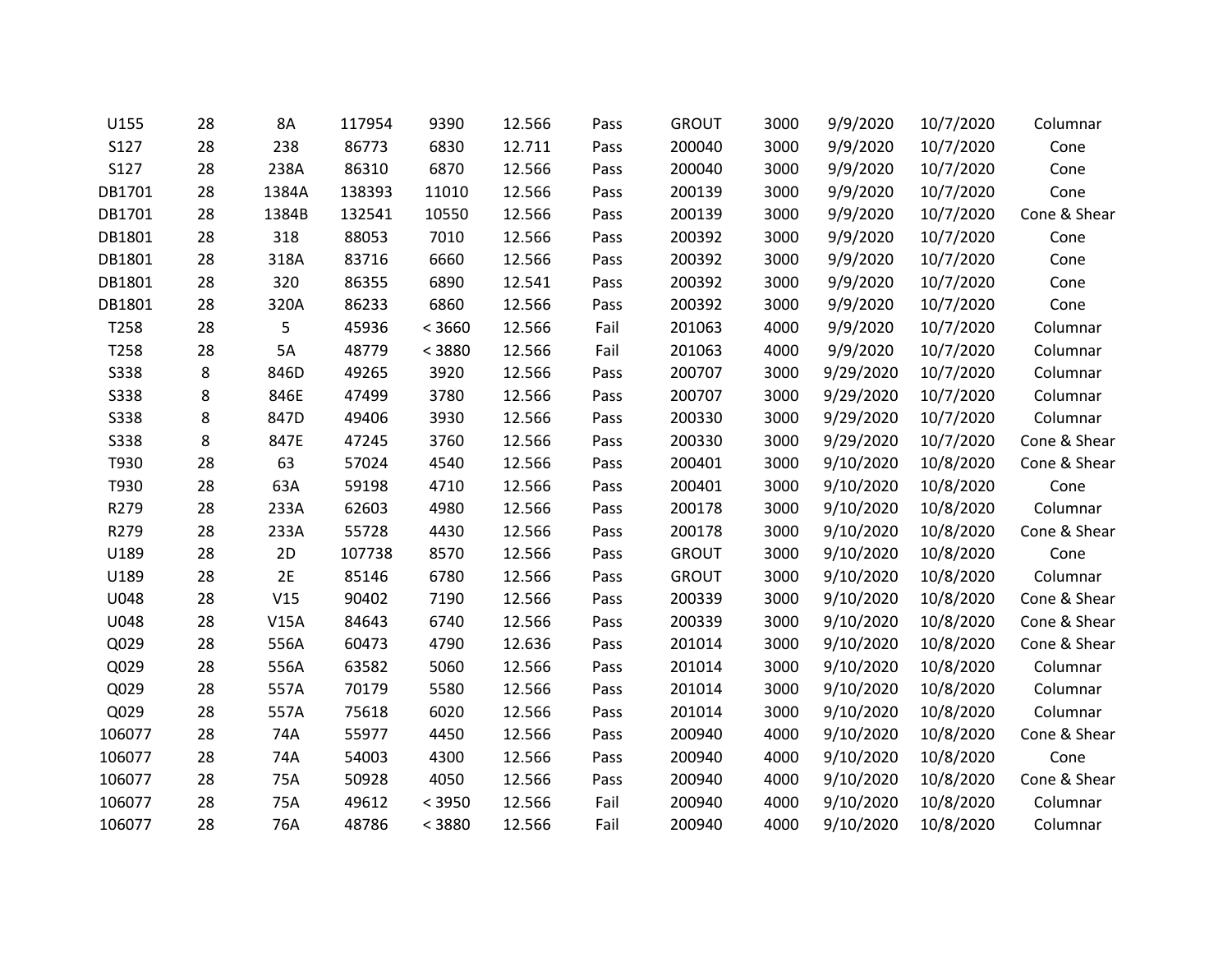| 106077      | 28 | 76A   | 52074  | 4140  | 12.566 | Pass | 200940 | 4000  | 9/10/2020 | 10/8/2020 | Columnar     |
|-------------|----|-------|--------|-------|--------|------|--------|-------|-----------|-----------|--------------|
| S272        | 28 | 81    | 73971  | 5890  | 12.566 | Pass | 201012 | 3000  | 9/10/2020 | 10/8/2020 | Cone & Shear |
| S272        | 28 | 81A   | 76676  | 6100  | 12.566 | Pass | 201012 | 3000  | 9/10/2020 | 10/8/2020 | Columnar     |
| S009        | 28 | 46A   | 54440  | 4330  | 12.566 | Pass | 200217 | 3000  | 9/10/2020 | 10/8/2020 | Columnar     |
| S009        | 28 | 46A   | 56583  | 4500  | 12.566 | Pass | 200217 | 3000  | 9/10/2020 | 10/8/2020 | Cone         |
| T014        | 28 | 83A   | 91015  | 7240  | 12.566 | Pass | 200360 | 4500  | 9/10/2020 | 10/8/2020 | Cone & Shear |
| T014        | 28 | 83A   | 97944  | 7790  | 12.566 | Pass | 200360 | 4500  | 9/10/2020 | 10/8/2020 | Columnar     |
| T014        | 28 | 84A   | 97059  | 7720  | 12.566 | Pass | 200360 | 4500  | 9/10/2020 | 10/8/2020 | Cone         |
| T014        | 28 | 84A   | 95390  | 7590  | 12.566 | Pass | 200360 | 4500  | 9/10/2020 | 10/8/2020 | Cone         |
| T369        | 28 | 26A   | 56134  | 4470  | 12.566 | Pass | 200630 | 3000  | 9/10/2020 | 10/8/2020 | Columnar     |
| T369        | 28 | 26A   | 56469  | 4490  | 12.566 | Pass | 200630 | 3000  | 9/10/2020 | 10/8/2020 | Cone & Shear |
| T369        | 28 | 26 Z  | 55550  | 4480  | 12.41  | Pass | 200630 | 3000  | 9/10/2020 | 10/8/2020 | Cone         |
| T369        | 28 | 26 Z  | 59768  | 4760  | 12.566 | Pass | 200630 | 3000  | 9/10/2020 | 10/8/2020 | Columnar     |
| M089        | 28 | 265A  | 91607  | 7280  | 12.579 | Pass | 201077 | 3000  | 9/10/2020 | 10/8/2020 | Columnar     |
| M089        | 28 | 265A  | 96762  | 7700  | 12.566 | Pass | 201077 | 3000  | 9/10/2020 | 10/8/2020 | Cone & Shear |
| 117153      | 28 | 2 ARB | 131785 | 10490 | 12.566 | Pass | 200031 | 7000  | 9/10/2020 | 10/8/2020 | Cone         |
| 117153      | 28 | 2 ARB | 128284 | 10210 | 12.566 | Pass | 200031 | 7000  | 9/10/2020 | 10/8/2020 | Columnar     |
| T023        | 28 | 8ARK  | 168550 | 13410 | 12.566 | Pass | 200046 | 10000 | 9/10/2020 | 10/8/2020 | Cone         |
| T023        | 28 | 8ARK  | 161452 | 12850 | 12.566 | Pass | 200046 | 10000 | 9/10/2020 | 10/8/2020 | Columnar     |
| U017        | 28 | 14    | 57152  | 4550  | 12.566 | Pass | 200831 | 3000  | 9/10/2020 | 10/8/2020 | Cone         |
| U017        | 28 | 14A   | 52719  | 4200  | 12.566 | Pass | 200831 | 3000  | 9/10/2020 | 10/8/2020 | Cone & Shear |
| <b>S338</b> | 28 | 818   | 71035  | 5650  | 12.566 | Pass | 200875 | 4000  | 9/10/2020 | 10/8/2020 | Cone         |
| <b>S338</b> | 28 | 818A  | 76829  | 6110  | 12.566 | Pass | 200875 | 4000  | 9/10/2020 | 10/8/2020 | Cone & Shear |
| P230        | 28 | 1931  | 66045  | 5260  | 12.566 | Pass | 200154 | 3000  | 9/10/2020 | 10/8/2020 | Columnar     |
| P230        | 28 | 1931A | 68459  | 5450  | 12.566 | Pass | 200154 | 3000  | 9/10/2020 | 10/8/2020 | Cone         |
| P230        | 28 | 1932  | 160942 | 5720  | 28.133 | Pass | 200884 | 3000  | 9/10/2020 | 10/8/2020 | Cone & Shear |
| P230        | 28 | 1932A | 155200 | 5490  | 28.274 | Pass | 200884 | 3000  | 9/10/2020 | 10/8/2020 | Columnar     |
| T154        | 28 | 8     | 65893  | 5230  | 12.592 | Pass | 19345  | 3000  | 9/10/2020 | 10/8/2020 | Columnar     |
| T154        | 28 | 8A    | 78742  | 6270  | 12.566 | Pass | 19345  | 3000  | 9/10/2020 | 10/8/2020 | Columnar     |
| T011        | 28 | 66    | 62064  | 4940  | 12.566 | Pass | 200763 | 3000  | 9/10/2020 | 10/8/2020 | Cone & Shear |
| T011        | 28 | 66A   | 67958  | 5410  | 12.566 | Pass | 200763 | 3000  | 9/10/2020 | 10/8/2020 | Cone & Shear |
| 119913      | 28 | 31A   | 64464  | 5130  | 12.566 | Pass | 200999 | 3000  | 9/10/2020 | 10/8/2020 | Cone & Shear |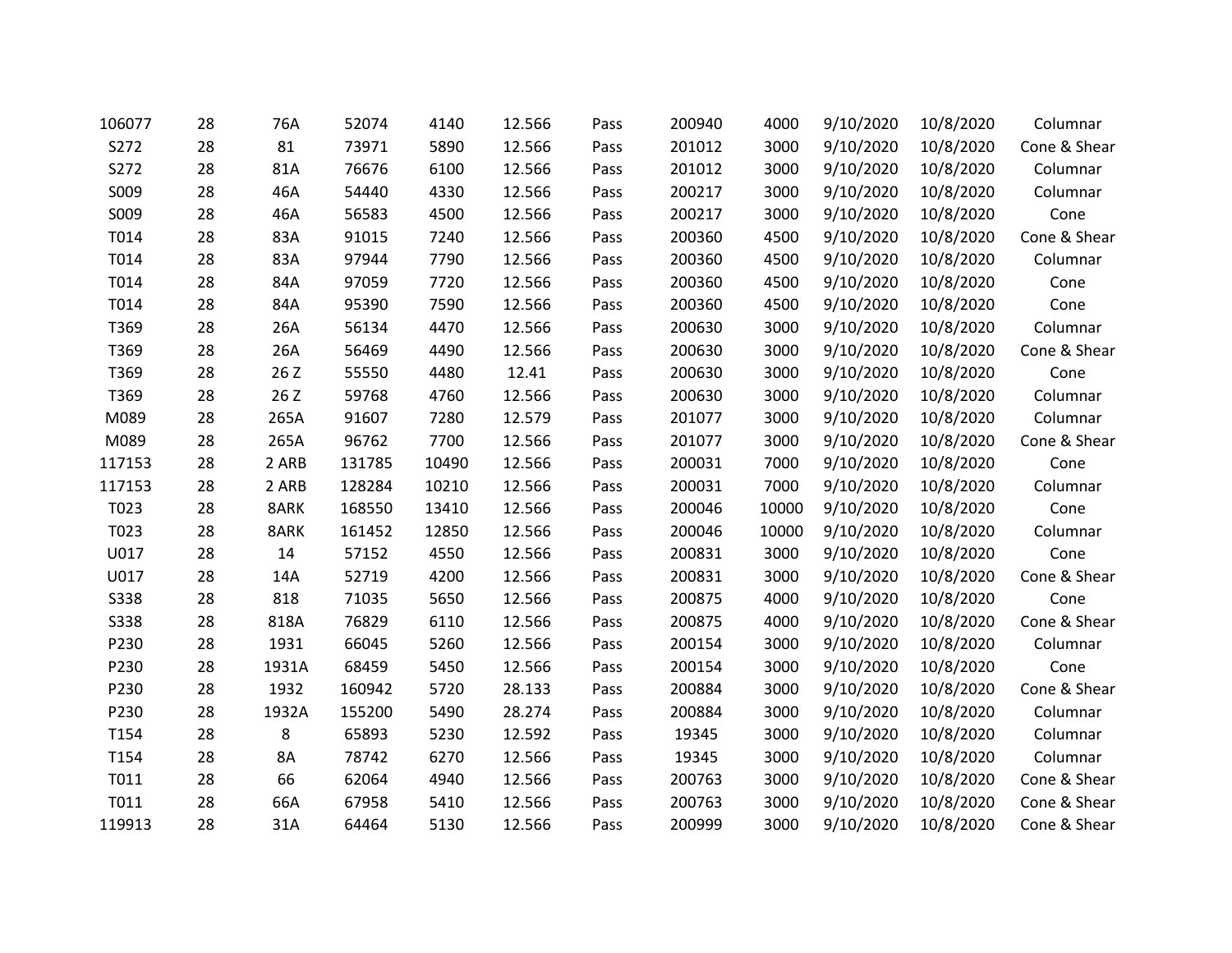| 119913      | 28 | 31B  | 62052 | 4940 | 12.566 | Pass | 200999 | 3000 | 9/10/2020 | 10/8/2020 | Cone & Shear |
|-------------|----|------|-------|------|--------|------|--------|------|-----------|-----------|--------------|
| <b>S338</b> | 28 | 819  | 70185 | 5590 | 12.566 | Pass | 200331 | 4000 | 9/10/2020 | 10/8/2020 | Cone & Shear |
| S338        | 28 | 819A | 72787 | 5790 | 12.566 | Pass | 200331 | 4000 | 9/10/2020 | 10/8/2020 | Columnar     |
| <b>S338</b> | 28 | 820  | 61992 | 4930 | 12.566 | Pass | 200331 | 4000 | 9/10/2020 | 10/8/2020 | Cone & Shear |
| S338        | 28 | 820A | 63529 | 5060 | 12.566 | Pass | 200331 | 4000 | 9/10/2020 | 10/8/2020 | Columnar     |
| <b>S338</b> | 28 | 821  | 74446 | 5920 | 12.566 | Pass | 200331 | 4000 | 9/10/2020 | 10/8/2020 | Cone & Shear |
| <b>S338</b> | 28 | 821A | 72614 | 5780 | 12.566 | Pass | 200331 | 4000 | 9/10/2020 | 10/8/2020 | Cone         |
| <b>S338</b> | 28 | 822  | 78752 | 6240 | 12.629 | Pass | 200331 | 4000 | 9/10/2020 | 10/8/2020 | Cone         |
| <b>S338</b> | 28 | 822A | 76556 | 6090 | 12.566 | Pass | 200331 | 4000 | 9/10/2020 | 10/8/2020 | Columnar     |
| <b>S338</b> | 28 | 823  | 79062 | 6290 | 12.566 | Pass | 200331 | 4000 | 9/10/2020 | 10/8/2020 | Columnar     |
| S338        | 28 | 823A | 78699 | 6260 | 12.566 | Pass | 200331 | 4000 | 9/10/2020 | 10/8/2020 | Columnar     |
| S202        | 28 | 249  | 55283 | 4400 | 12.566 | Pass | 200150 | 3000 | 9/10/2020 | 10/8/2020 | Columnar     |
| S202        | 28 | 249A | 55603 | 4420 | 12.566 | Pass | 200150 | 3000 | 9/10/2020 | 10/8/2020 | Cone & Shear |
| T932        | 28 | 38   | 45885 | 3650 | 12.566 | Pass | 200178 | 3000 | 9/10/2020 | 10/8/2020 | Columnar     |
| T932        | 28 | 38A  | 45979 | 3660 | 12.566 | Pass | 200178 | 3000 | 9/10/2020 | 10/8/2020 | Columnar     |
| DB1801      | 28 | 321  | 84056 | 6690 | 12.566 | Pass | 200392 | 3000 | 9/10/2020 | 10/8/2020 | Cone         |
| DB1801      | 28 | 321A | 77195 | 6140 | 12.566 | Pass | 200392 | 3000 | 9/10/2020 | 10/8/2020 | Cone         |
| DB1801      | 28 | 322  | 45497 | 3620 | 12.566 | Pass | 200169 | 3000 | 9/10/2020 | 10/8/2020 | Cone & Shear |
| DB1801      | 28 | 322A | 47034 | 3740 | 12.566 | Pass | 200169 | 3000 | 9/10/2020 | 10/8/2020 | Cone & Shear |
| DB1801      | 28 | 323  | 48396 | 3850 | 12.566 | Pass | 200392 | 3000 | 9/10/2020 | 10/8/2020 | Cone & Shear |
| DB1801      | 28 | 323A | 49504 | 3940 | 12.566 | Pass | 200392 | 3000 | 9/10/2020 | 10/8/2020 | Cone & Shear |
| DB1801      | 28 | 324  | 59706 | 4750 | 12.566 | Pass | 200169 | 3000 | 9/10/2020 | 10/8/2020 | Cone & Shear |
| DB1801      | 28 | 324A | 62427 | 4970 | 12.566 | Pass | 200169 | 3000 | 9/10/2020 | 10/8/2020 | Columnar     |
| CMGC03      | 28 | 47   | 74137 | 5900 | 12.566 | Pass |        | 5000 | 9/10/2020 | 10/8/2020 | Columnar     |
| CMGC03      | 28 | 47A  | 75232 | 5990 | 12.566 | Pass |        | 5000 | 9/10/2020 | 10/8/2020 | Columnar     |
| 125185      | 28 | 37   | 66503 | 5290 | 12.566 | Pass | 200065 | 3000 | 9/10/2020 | 10/8/2020 | Columnar     |
| 125185      | 28 | 37A  | 65560 | 5220 | 12.566 | Pass | 200065 | 3000 | 9/10/2020 | 10/8/2020 | Cone & Shear |
| T079        | 28 | 182A | 63596 | 5060 | 12.566 | Pass | 200067 | 3000 | 9/10/2020 | 10/8/2020 | Cone & Shear |
| T079        | 28 | 182A | 67781 | 5390 | 12.566 | Pass | 200067 | 3000 | 9/10/2020 | 10/8/2020 | Columnar     |
| T079        | 28 | 183A | 72226 | 5750 | 12.566 | Pass | 200065 | 3000 | 9/10/2020 | 10/8/2020 | Columnar     |
| T079        | 28 | 183A | 70095 | 5580 | 12.566 | Pass | 200065 | 3000 | 9/10/2020 | 10/8/2020 | Cone & Shear |
| 121525      | 28 | 15   | 52629 | 4200 | 12.535 | Pass | 200049 | 3000 | 9/10/2020 | 10/8/2020 | Cone         |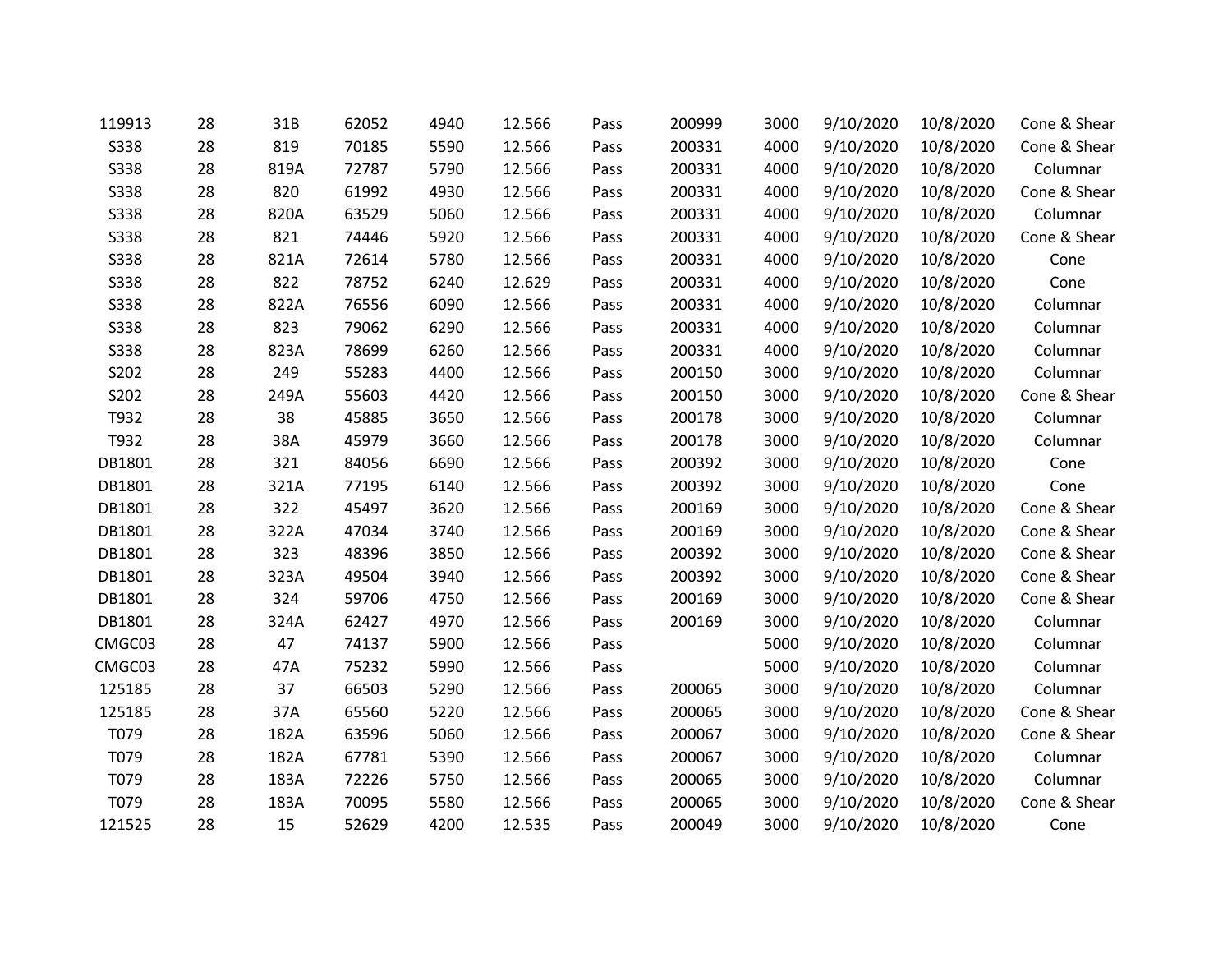| 121525      | 28 | 15A            | 57845  | 4600  | 12.566 | Pass | 200049 | 3000 | 9/10/2020 | 10/8/2020 | Cone & Shear |
|-------------|----|----------------|--------|-------|--------|------|--------|------|-----------|-----------|--------------|
| O079        | 28 | $\overline{4}$ | 62322  | 5000  | 12.472 | Pass | 201093 | 3000 | 9/10/2020 | 10/8/2020 | Columnar     |
| O079        | 28 | 4A             | 59074  | 4700  | 12.566 | Pass | 201093 | 3000 | 9/10/2020 | 10/8/2020 | Cone & Shear |
| T336        | 28 | 109            | 198044 | 15760 | 12.566 | Pass | 200724 | 9000 | 9/10/2020 | 10/8/2020 | Columnar     |
| T336        | 28 | 109A           | 190593 | 15170 | 12.566 | Pass | 200724 | 9000 | 9/10/2020 | 10/8/2020 | Cone         |
| T336        | 28 | 110            | 182207 | 14500 | 12.566 | Pass | 200724 | 9000 | 9/10/2020 | 10/8/2020 | Cone         |
| T336        | 28 | 110A           | 192371 | 15310 | 12.566 | Pass | 200724 | 9000 | 9/10/2020 | 10/8/2020 | Columnar     |
| T336        | 28 | 111            | 188885 | 14960 | 12.629 | Pass | 200724 | 9000 | 9/10/2020 | 10/8/2020 | Cone         |
| T336        | 28 | 111A           | 177069 | 14090 | 12.566 | Pass | 200724 | 9000 | 9/10/2020 | 10/8/2020 | Cone         |
| S127        | 36 | 233            | 57104  | 4540  | 12.566 | Pass | 200327 | 3000 | 9/2/2020  | 10/8/2020 | Columnar     |
| S127        | 36 | 233A           | 58480  | 4650  | 12.566 | Pass | 200327 | 3000 | 9/2/2020  | 10/8/2020 | Columnar     |
| <b>S338</b> | 8  | 849            | 45774  | 3640  | 12.566 | Pass | 200707 | 3000 | 9/30/2020 | 10/8/2020 | Cone & Shear |
| S338        | 8  | 849A           | 45242  | 3600  | 12.566 | Pass | 200707 | 3000 | 9/30/2020 | 10/8/2020 | Cone & Shear |
| R279        | 28 | 234A           | 74188  | 5890  | 12.604 | Pass | 200408 | 4000 | 9/11/2020 | 10/9/2020 | Cone & Shear |
| R279        | 28 | 234A           | 71808  | 5710  | 12.566 | Pass | 200408 | 4000 | 9/11/2020 | 10/9/2020 | Cone         |
| R279        | 28 | 235A           | 72066  | 5730  | 12.566 | Pass | 200408 | 4000 | 9/11/2020 | 10/9/2020 | Columnar     |
| R279        | 28 | 235A           | 73069  | 5810  | 12.566 | Pass | 200408 | 4000 | 9/11/2020 | 10/9/2020 | Columnar     |
| R279        | 28 | 236            | 71091  | 5660  | 12.566 | Pass | 200408 | 4000 | 9/11/2020 | 10/9/2020 | Cone & Split |
| R279        | 28 | 236A           | 68959  | 5490  | 12.566 | Pass | 200408 | 4000 | 9/11/2020 | 10/9/2020 | Cone & Shear |
| R279        | 28 | 237            | 74466  | 5930  | 12.566 | Pass | 200408 | 4000 | 9/11/2020 | 10/9/2020 | Cone & Shear |
| R279        | 28 | 237A           | 71957  | 5730  | 12.566 | Pass | 200408 | 4000 | 9/11/2020 | 10/9/2020 | Cone & Split |
| T930        | 28 | 64             | 54307  | 4350  | 12.491 | Pass | 200401 | 3000 | 9/11/2020 | 10/9/2020 | Columnar     |
| T930        | 28 | 64A            | 56026  | 4490  | 12.491 | Pass | 200401 | 3000 | 9/11/2020 | 10/9/2020 | Cone         |
| T930        | 28 | 64AR           | 53450  | 4250  | 12.566 | Pass | 200401 | 3000 | 9/11/2020 | 10/9/2020 | Cone & Shear |
| T930        | 28 | 64AR1          | 55454  | 4410  | 12.566 | Pass | 200401 | 3000 | 9/11/2020 | 10/9/2020 | Cone & Shear |
| 111041      | 28 | BR1-11         | 73594  | 5860  | 12.566 | Pass | 200316 | 3000 | 9/11/2020 | 10/9/2020 | Cone         |
| 111041      | 28 | <b>BR1-11A</b> | 73569  | 5850  | 12.566 | Pass | 200316 | 3000 | 9/11/2020 | 10/9/2020 | Cone         |
| S182        | 28 | 51             | 77689  | 6180  | 12.566 | Pass | 200520 | 4000 | 9/11/2020 | 10/9/2020 | Cone         |
| S182        | 28 | 51A            | 75497  | 6010  | 12.566 | Pass | 200520 | 4000 | 9/11/2020 | 10/9/2020 | Cone         |
| S182        | 28 | 52             | 72268  | 5750  | 12.566 | Pass | 200520 | 4000 | 9/11/2020 | 10/9/2020 | Cone         |
| S182        | 28 | 52A            | 71059  | 5650  | 12.566 | Pass | 200520 | 4000 | 9/11/2020 | 10/9/2020 | Cone & Split |
| S182        | 28 | 53             | 77789  | 6190  | 12.566 | Pass | 200520 | 4000 | 9/11/2020 | 10/9/2020 | Cone & Shear |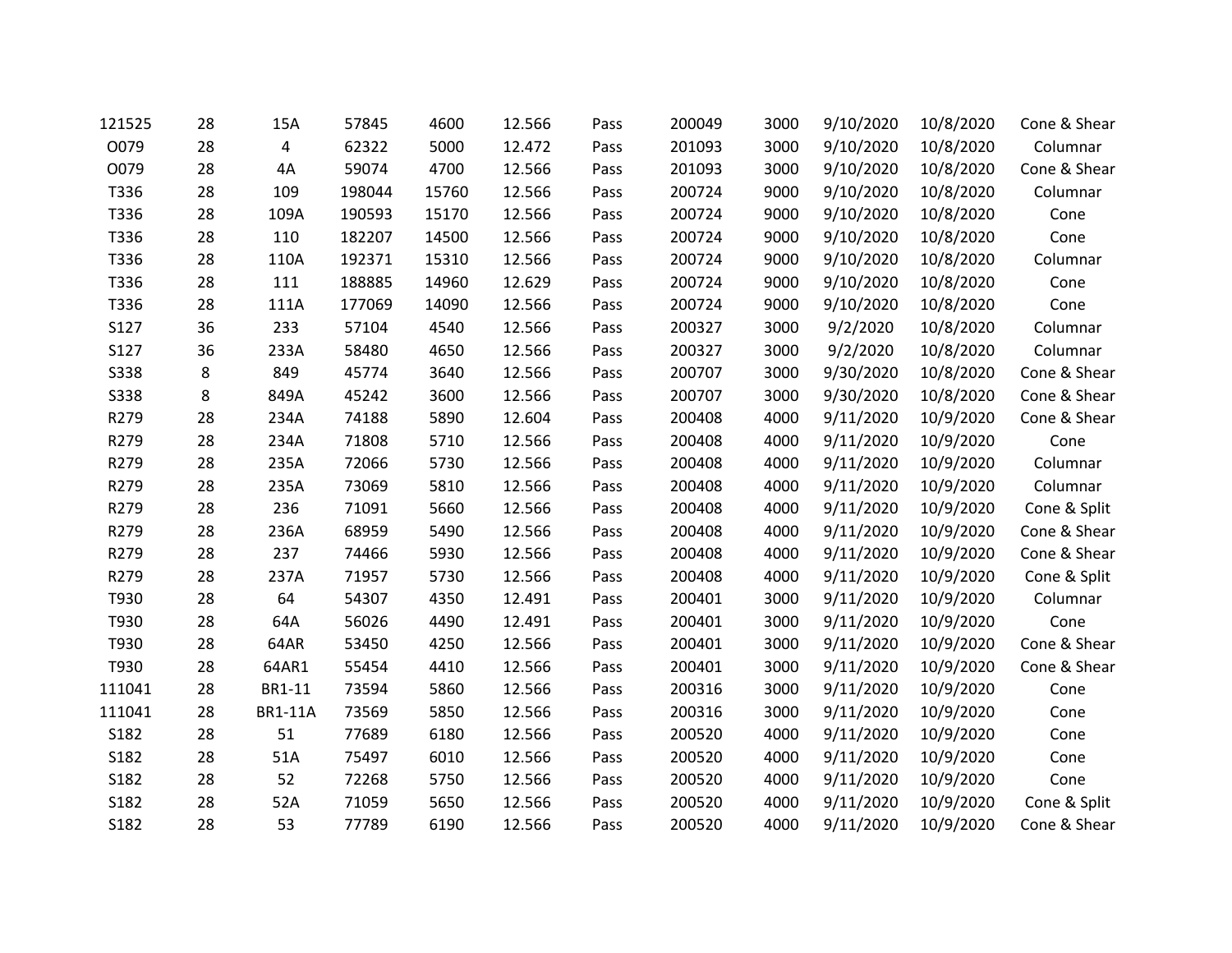| S182        | 28 | 53A   | 74117  | 5900  | 12.566 | Pass | 200520       | 4000 | 9/11/2020 | 10/9/2020 | Cone & Shear |
|-------------|----|-------|--------|-------|--------|------|--------------|------|-----------|-----------|--------------|
| S182        | 28 | 54    | 77753  | 6190  | 12.566 | Pass | 200520       | 4000 | 9/11/2020 | 10/9/2020 | Cone & Split |
| S182        | 28 | 54A   | 76784  | 6110  | 12.566 | Pass | 200520       | 4000 | 9/11/2020 | 10/9/2020 | Cone & Shear |
| S182        | 28 | 55    | 78398  | 6240  | 12.566 | Pass | 200520       | 4000 | 9/11/2020 | 10/9/2020 | Cone         |
| S182        | 28 | 55A   | 74257  | 5910  | 12.566 | Pass | 200520       | 4000 | 9/11/2020 | 10/9/2020 | Cone         |
| U189        | 28 | 3B    | 116386 | 8908  | 12.566 | Pass | <b>GROUT</b> | 3000 | 9/11/2020 | 10/9/2020 | Columnar     |
| U189        | 28 | 3C    | 120612 | 9197  | 12.566 | Pass | <b>GROUT</b> | 3000 | 9/11/2020 | 10/9/2020 | Columnar     |
| U189        | 28 | 4     | 112662 | 8970  | 12.566 | Pass | 200653       | 5000 | 9/11/2020 | 10/9/2020 | Cone         |
| U189        | 28 | 4A    | 110178 | 8770  | 12.566 | Pass | 200653       | 5000 | 9/11/2020 | 10/9/2020 | Cone & Split |
| S272        | 28 | 82    | 70362  | 5600  | 12.566 | Pass | 201012       | 3000 | 9/11/2020 | 10/9/2020 | Shear        |
| S272        | 28 | 82A   | 71600  | 5700  | 12.566 | Pass | 201012       | 3000 | 9/11/2020 | 10/9/2020 | Cone & Split |
| S009        | 28 | 47    | 76987  | 6130  | 12.566 | Pass | 200217       | 3000 | 9/11/2020 | 10/9/2020 | Cone         |
| S009        | 28 | 47A   | 75299  | 5990  | 12.566 | Pass | 200217       | 3000 | 9/11/2020 | 10/9/2020 | Cone         |
| T014        | 28 | 85    | 69398  | 5520  | 12.566 | Pass | 201065       | 3000 | 9/11/2020 | 10/9/2020 | Cone & Shear |
| T014        | 28 | 85A   | 67627  | 5380  | 12.566 | Pass | 201065       | 3000 | 9/11/2020 | 10/9/2020 | Cone & Split |
| T290        | 28 | 5     | 72068  | 5760  | 12.504 | Pass | 200233       | 3000 | 9/11/2020 | 10/9/2020 | Columnar     |
| T290        | 28 | 5A    | 72284  | 5750  | 12.566 | Pass | 200233       | 3000 | 9/11/2020 | 10/9/2020 | Cone & Shear |
| U245        | 28 | 2A    | 61913  | 4930  | 12.566 | Pass | 201058       | 3000 | 9/11/2020 | 10/9/2020 | Cone & Shear |
| U245        | 28 | 2A    | 60735  | 4830  | 12.566 | Pass | 201058       | 3000 | 9/11/2020 | 10/9/2020 | Cone & Shear |
| 120789      | 28 | 1 ARB | 145438 | 11570 | 12.566 | Pass | 200031       | 6000 | 9/11/2020 | 10/9/2020 | Columnar     |
| 120789      | 28 | 1 ARB | 141218 | 11240 | 12.566 | Pass | 200031       | 6000 | 9/11/2020 | 10/9/2020 | Cone         |
| <b>S338</b> | 28 | 824   | 57772  | 4600  | 12.566 | Pass | 200875       | 4000 | 9/11/2020 | 10/9/2020 | Cone & Shear |
| <b>S338</b> | 28 | 824A  | 57981  | 4610  | 12.566 | Pass | 200875       | 4000 | 9/11/2020 | 10/9/2020 | Cone & Shear |
| Q029        | 28 | 558   | 65188  | 5190  | 12.566 | Pass | 201014       | 3000 | 9/11/2020 | 10/9/2020 | Cone & Split |
| Q029        | 28 | 558A  | 63120  | 5020  | 12.566 | Pass | 201014       | 3000 | 9/11/2020 | 10/9/2020 | Cone & Split |
| T336        | 28 | 69    | 56343  | 4480  | 12.566 | Pass | 200169       | 3000 | 9/11/2020 | 10/9/2020 | Columnar     |
| T336        | 28 | 69A   | 56946  | 4530  | 12.566 | Pass | 200169       | 3000 | 9/11/2020 | 10/9/2020 | Columnar     |
| P230        | 28 | 1933  | 68356  | 5520  | 12.379 | Pass | 200154       | 3000 | 9/11/2020 | 10/9/2020 | Columnar     |
| P230        | 28 | 1933A | 69271  | 5510  | 12.566 | Pass | 200154       | 3000 | 9/11/2020 | 10/9/2020 | Cone & Shear |
| T154        | 28 | 9     | 117712 | 9370  | 12.566 | Pass | 19345        | 3000 | 9/11/2020 | 10/9/2020 | Columnar     |
| T154        | 28 | 9A    | 97684  | 7770  | 12.566 | Pass | 19345        | 3000 | 9/11/2020 | 10/9/2020 | Cone & Split |
| 150101      | 28 | 27A   | 58652  | 4670  | 12.566 | Pass | 17518        | 3000 | 9/11/2020 | 10/9/2020 | Cone & Shear |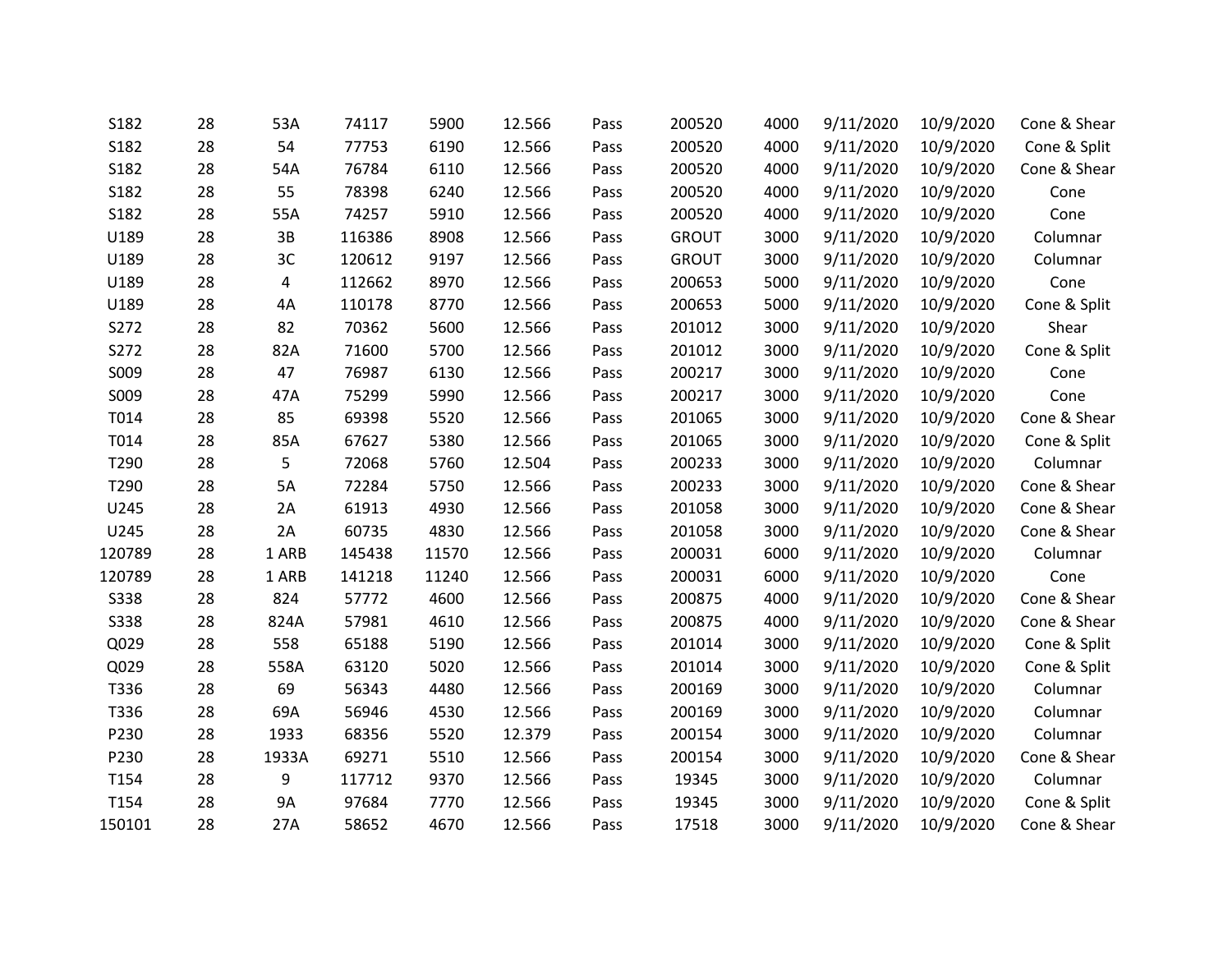| 150101 | 28 | 27B           | 58557  | 4660   | 12.566 | Pass | 17518  | 3000 | 9/11/2020 | 10/9/2020 | Columnar     |
|--------|----|---------------|--------|--------|--------|------|--------|------|-----------|-----------|--------------|
| R260   | 28 | <b>IR420A</b> | 93435  | 7440   | 12.566 | Pass | 200935 | 3000 | 9/11/2020 | 10/9/2020 | Cone         |
| R260   | 28 | <b>IR420B</b> | 85251  | 6780   | 12.566 | Pass | 200935 | 3000 | 9/11/2020 | 10/9/2020 | Cone & Shear |
| 119913 | 28 | 32A           | 57583  | 4610   | 12.504 | Pass | 200999 | 3000 | 9/11/2020 | 10/9/2020 | Cone & Shear |
| 119913 | 28 | 32B           | 60467  | 4810   | 12.566 | Pass | 200999 | 3000 | 9/11/2020 | 10/9/2020 | Columnar     |
| S202   | 28 | 250           | 44240  | 3520   | 12.566 | Pass | 200150 | 3000 | 9/11/2020 | 10/9/2020 | Columnar     |
| S202   | 28 | 250A          | 43373  | 3450   | 12.566 | Pass | 200150 | 3000 | 9/11/2020 | 10/9/2020 | Cone & Split |
| T932   | 28 | 39            | 46781  | 3720   | 12.566 | Pass | 200178 | 3000 | 9/11/2020 | 10/9/2020 | Cone & Split |
| T932   | 28 | 39A           | 53880  | 4290   | 12.566 | Pass | 200178 | 3000 | 9/11/2020 | 10/9/2020 | Cone & Shear |
| CMGC03 | 28 | 48            | 55258  | 4400   | 12.566 | Pass | 200084 | 3000 | 9/11/2020 | 10/9/2020 | Cone & Split |
| CMGC03 | 28 | 48A           | 53767  | 4280   | 12.566 | Pass | 200084 | 3000 | 9/11/2020 | 10/9/2020 | Cone         |
| DB1601 | 28 | 181           | 50057  | < 3980 | 12.566 | Fail | 200939 | 4000 | 9/11/2020 | 10/9/2020 | Cone & Shear |
| DB1601 | 28 | 181A          | 52685  | 4190   | 12.566 | Pass | 200939 | 4000 | 9/11/2020 | 10/9/2020 | Cone & Shear |
| DB1601 | 28 | 182           | 98615  | 7850   | 12.566 | Pass | 200936 | 3000 | 9/11/2020 | 10/9/2020 | Cone         |
| DB1601 | 28 | 182A          | 104693 | 8330   | 12.566 | Pass | 200936 | 3000 | 9/11/2020 | 10/9/2020 | Cone & Shear |
| DB1601 | 28 | 183           | 113786 | 9050   | 12.566 | Pass | 200936 | 3000 | 9/11/2020 | 10/9/2020 | Columnar     |
| DB1601 | 28 | 183A          | 111711 | 8890   | 12.566 | Pass | 200936 | 3000 | 9/11/2020 | 10/9/2020 | Cone         |
| DB1601 | 28 | 184           | 62309  | 4960   | 12.566 | Pass | 200939 | 4000 | 9/11/2020 | 10/9/2020 | Cone & Shear |
| DB1601 | 28 | 184A          | 57766  | 4600   | 12.566 | Pass | 200939 | 4000 | 9/11/2020 | 10/9/2020 | Cone & Shear |
| 125186 | 28 | 38            | 57157  | 4550   | 12.566 | Pass | 200065 | 3000 | 9/11/2020 | 10/9/2020 | Cone & Shear |
| 125186 | 28 | 38A           | 53758  | 4280   | 12.566 | Pass | 200065 | 3000 | 9/11/2020 | 10/9/2020 | Columnar     |
| 106077 | 28 | 4             | 64152  | 5110   | 12.566 | Pass | 200286 | 3000 | 9/11/2020 | 10/9/2020 | Columnar     |
| 106077 | 28 | 4A            | 56719  | 4510   | 12.566 | Pass | 200286 | 3000 | 9/11/2020 | 10/9/2020 | Cone & Shear |
| U087   | 28 | 14            | 45818  | 3650   | 12.566 | Pass | 200317 | 3000 | 9/11/2020 | 10/9/2020 | Cone & Shear |
| U087   | 28 | 14A           | 54084  | 4300   | 12.566 | Pass | 200317 | 3000 | 9/11/2020 | 10/9/2020 | Cone & Shear |
| P230   | 28 | 1934          | 55933  | 4480   | 12.472 | Pass | 200154 | 3000 | 9/11/2020 | 10/9/2020 | Cone & Shear |
| P230   | 28 | 1934A         | 56341  | 4480   | 12.566 | Pass | 200154 | 3000 | 9/11/2020 | 10/9/2020 | Columnar     |
| T378   | 28 | 4             | 45002  | < 3580 | 12.566 | Fail | 201079 | 4000 | 9/11/2020 | 10/9/2020 | Columnar     |
| T378   | 28 | 4A            | 64038  | 5100   | 12.566 | Pass | 201079 | 4000 | 9/11/2020 | 10/9/2020 | Cone         |
| T378   | 28 | 5             | 71573  | 5700   | 12.566 | Pass | 201079 | 4000 | 9/11/2020 | 10/9/2020 | Columnar     |
| T378   | 28 | 5A            | 41148  | < 3270 | 12.566 | Fail | 201079 | 4000 | 9/11/2020 | 10/9/2020 | Cone         |
| T378   | 28 | 6             | 53455  | 4250   | 12.566 | Pass | 201079 | 4000 | 9/11/2020 | 10/9/2020 | Cone & Split |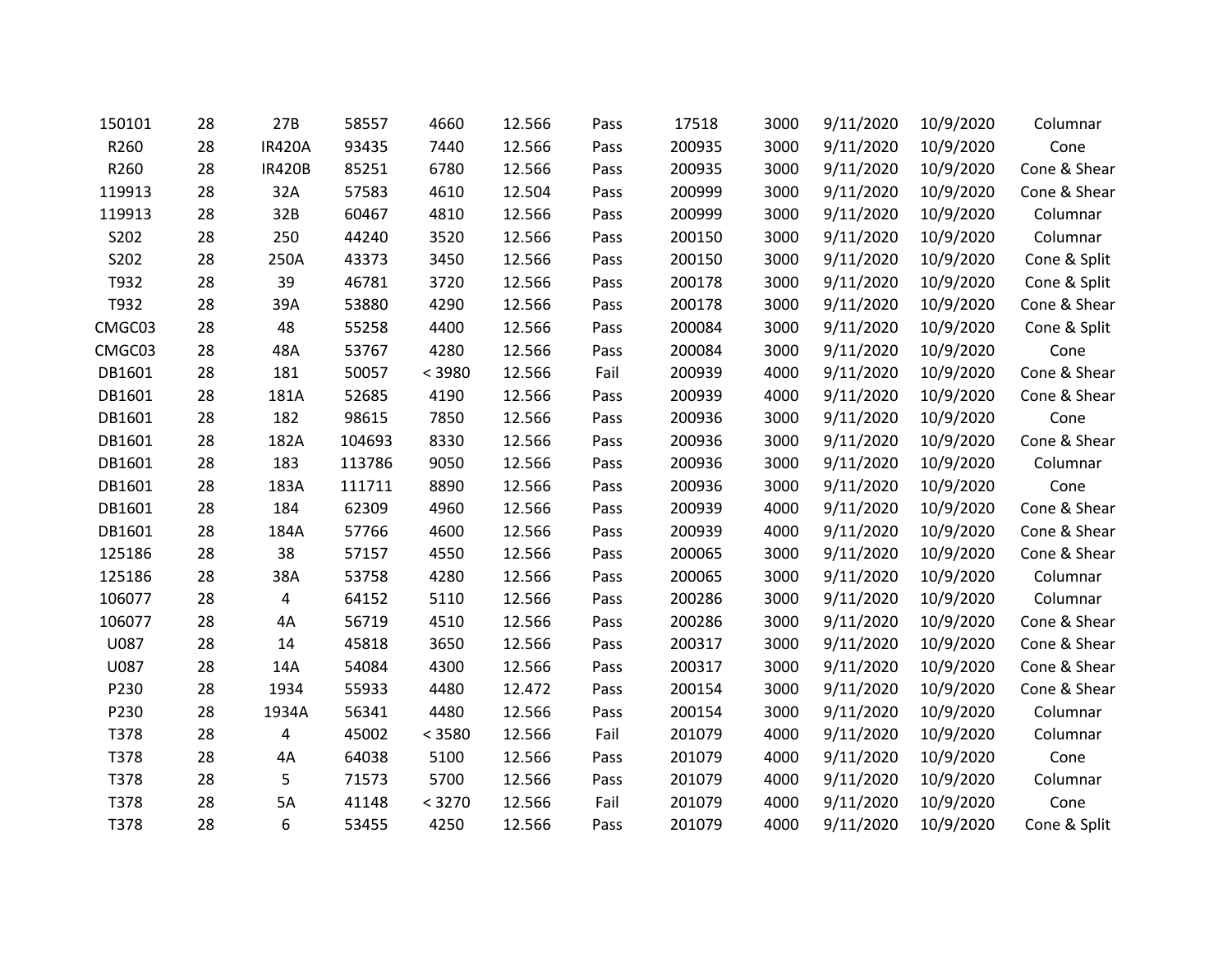| T378   | 28 | 6A             | 66058  | 5260  | 12.566 | Pass | 201079 | 4000 | 9/11/2020 | 10/9/2020 | Cone         |
|--------|----|----------------|--------|-------|--------|------|--------|------|-----------|-----------|--------------|
| T378   | 28 | $\overline{7}$ | 50694  | 4030  | 12.566 | Pass | 201079 | 4000 | 9/11/2020 | 10/9/2020 | Cone         |
| T378   | 28 | 7A             | 58549  | 4660  | 12.566 | Pass | 201079 | 4000 | 9/11/2020 | 10/9/2020 | Cone & Shear |
| T378   | 28 | 8              | 67211  | 5390  | 12.472 | Pass | 201079 | 4000 | 9/11/2020 | 10/9/2020 | Columnar     |
| T378   | 28 | 8A             | 60011  | 4780  | 12.566 | Pass | 201079 | 4000 | 9/11/2020 | 10/9/2020 | Cone & Shear |
| DB1801 | 28 | 325            | 85726  | 6870  | 12.472 | Pass | 200392 | 3000 | 9/11/2020 | 10/9/2020 | Cone & Shear |
| DB1801 | 28 | 325A           | 72061  | 5730  | 12.566 | Pass | 200392 | 3000 | 9/11/2020 | 10/9/2020 | Columnar     |
| DB1801 | 28 | 326            | 51352  | 4090  | 12.566 | Pass | 200156 | 3000 | 9/11/2020 | 10/9/2020 | Columnar     |
| DB1801 | 28 | 326A           | 49271  | 3920  | 12.566 | Pass | 200156 | 3000 | 9/11/2020 | 10/9/2020 | Cone & Shear |
| DB1801 | 28 | 327            | 72483  | 5770  | 12.566 | Pass | 200392 | 3000 | 9/11/2020 | 10/9/2020 | Cone & Shear |
| DB1801 | 28 | 327A           | 72958  | 5810  | 12.566 | Pass | 200392 | 3000 | 9/11/2020 | 10/9/2020 | Cone         |
| 121525 | 28 | 16             | 42629  | 3390  | 12.566 | Pass | 200049 | 3000 | 9/11/2020 | 10/9/2020 | Cone & Shear |
| 121525 | 28 | 16A            | 46137  | 3670  | 12.566 | Pass | 200049 | 3000 | 9/11/2020 | 10/9/2020 | Cone & Shear |
| R279   | 18 | 253B           | 43422  | 3460  | 12.566 | Pass | 200406 | 3000 | 9/21/2020 | 10/9/2020 | Cone & Shear |
| R279   | 18 | 253B           | 43861  | 3490  | 12.566 | Pass | 200406 | 3000 | 9/21/2020 | 10/9/2020 | Cone & Shear |
| R279   | 13 | 256B           | 62956  | 5010  | 12.566 | Pass | 200408 | 4000 | 9/26/2020 | 10/9/2020 | Cone & Shear |
| R279   | 13 | 256B           | 63253  | 5030  | 12.566 | Pass | 200408 | 4000 | 9/26/2020 | 10/9/2020 | Cone & Shear |
| R279   | 10 | 257B           | 71591  | 5700  | 12.566 | Pass | 200408 | 4000 | 9/29/2020 | 10/9/2020 | Cone & Shear |
| R279   | 10 | 257B           | 71682  | 5700  | 12.566 | Pass | 200408 | 4000 | 9/29/2020 | 10/9/2020 | Cone         |
| R279   | 8  | 260B           | 47792  | 3800  | 12.566 | Pass | 200408 | 3000 | 10/1/2020 | 10/9/2020 | Columnar     |
| R279   | 8  | 260B           | 49701  | 3960  | 12.566 | Pass | 200408 | 3000 | 10/1/2020 | 10/9/2020 | Cone & Shear |
| R279   | 7  | 262B           | 68950  | 5490  | 12.566 | Pass | 200408 | 4000 | 10/2/2020 | 10/9/2020 | Cone & Split |
| R279   | 7  | 262B           | 68786  | 5470  | 12.566 | Pass | 200408 | 4000 | 10/2/2020 | 10/9/2020 | Columnar     |
| T336   | 28 | 112            | 184695 | 14700 | 12.566 | Pass | 200724 | 9000 | 9/11/2020 | 10/9/2020 | Cone         |
| T336   | 28 | 112A           | 181768 | 14460 | 12.566 | Pass | 200724 | 9000 | 9/11/2020 | 10/9/2020 | Cone         |
| T336   | 28 | 113            | 182821 | 14550 | 12.566 | Pass | 200724 | 9000 | 9/11/2020 | 10/9/2020 | Cone         |
| T336   | 28 | 113A           | 175301 | 13950 | 12.566 | Pass | 200724 | 9000 | 9/11/2020 | 10/9/2020 | Cone         |
| T336   | 28 | 114            | 180896 | 14400 | 12.566 | Pass | 200724 | 9000 | 9/11/2020 | 10/9/2020 | Cone         |
| T336   | 28 | 114A           | 173849 | 13830 | 12.566 | Pass | 200724 | 9000 | 9/11/2020 | 10/9/2020 | Cone         |
| T336   | 28 | 115            | 191189 | 15210 | 12.566 | Pass | 200724 | 9000 | 9/11/2020 | 10/9/2020 | Cone & Split |
| T336   | 28 | 115A           | 181634 | 14450 | 12.566 | Pass | 200724 | 9000 | 9/11/2020 | 10/9/2020 | Cone         |
| T336   | 28 | 116            | 184297 | 14670 | 12.566 | Pass | 200724 | 9000 | 9/11/2020 | 10/9/2020 | Cone         |